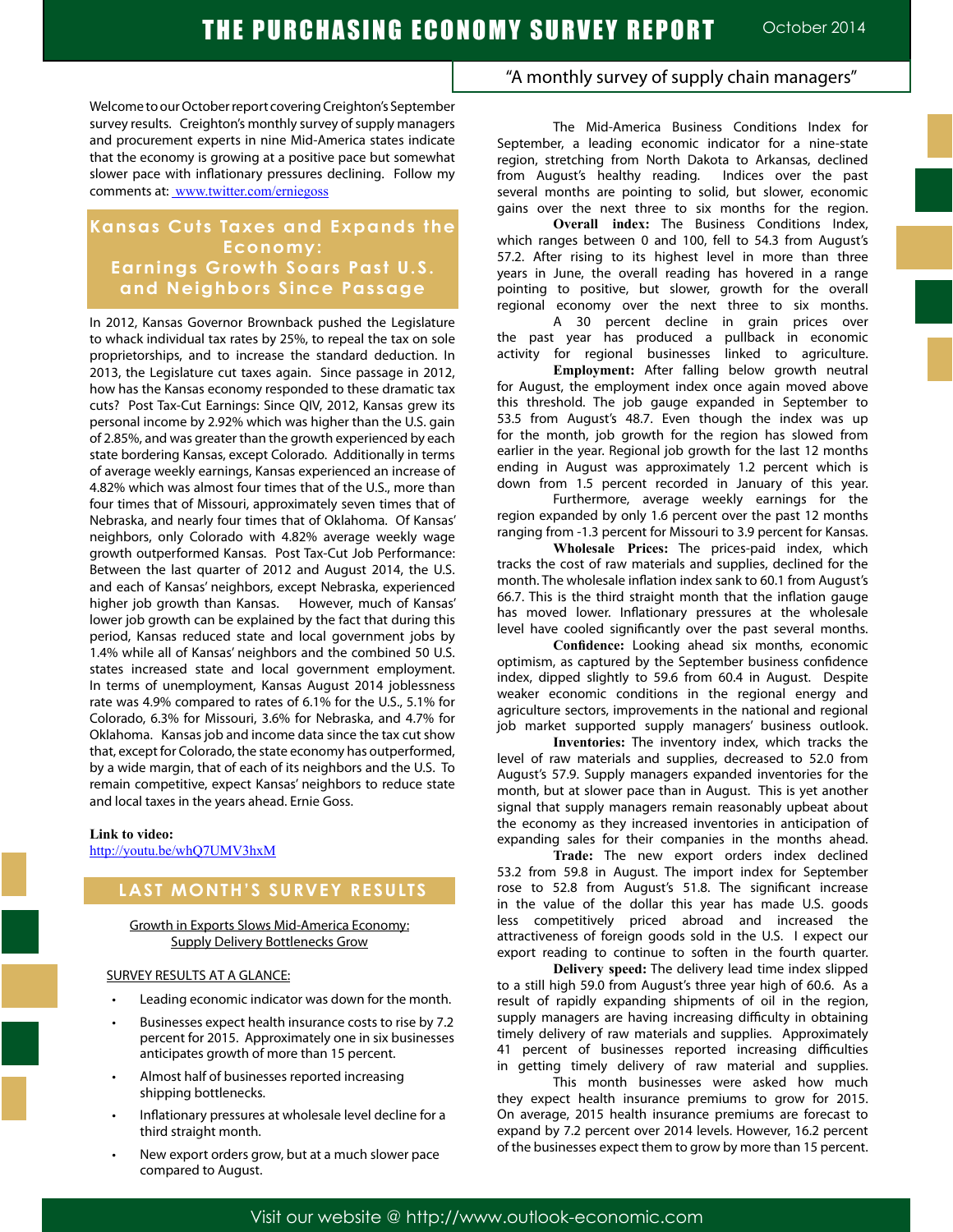## "A monthly survey of supply chain managers"

**Other components:** Other components of the September Business Conditions Index were new orders at 52.9, down from 58.1 in August; production or sales sank to 54.3 from at 60.7 in August.

The Creighton Economic Forecasting Group has conducted the monthly survey of supply managers in nine states since 1994 to produce leading economic indicators of the Mid-America economy. States included in the survey are Arkansas, Iowa, Kansas, Minnesota, Missouri, Nebraska, North Dakota, Oklahoma and South Dakota.

The forecasting group's overall index, referred to as the Business Conditions Index, ranges between 0 and 100. An index greater than 50 indicates an expansionary economy over the course of the next three to six months. The Business Conditions Index is a mathematical average of indices for new orders, production or sales, employment, inventories and delivery lead time. This is the same methodology used by the National Institute for Supply Management, formerly the Purchasing Management Association, since 1931.

## **MID-AMERICA STATES**

#### **ARKANSAS**

The September overall index, or leading economic indicator, for Arkansas advanced to a weak 47.0 from August's 45.6. Components of the index from the monthly survey of supply managers were new orders at 47.9, production or sales at 44.1, delivery lead time at 55.1, inventories at 36.9, and employment at 50.9. Even with durable goods manufacturers continuing to expand in the state, nondurable goods producers and value added service firms detailed pullbacks for the state. Surveys over the past several months point to much slower economic growth for the fourth quarter of 2014. For the 12-month period ending in August, government data show that average weekly wages in Arkansas have fallen by approximately one percent. Our surveys indicate that wage growth for the state will remain weak and potentially negative for the last quarter of 2014.

#### IOWA

Iowa's Business Conditions Index, or leading economic indicator, for September fell to a tepid 51.5 from 58.3 in August. This is the third consecutive month that the reading has declined. Components of the index from the monthly survey of supply managers were new orders at 48.3, production or sales at 45.1, delivery lead time at 62.4, employment at 52.2, and inventories at 49.5. Iowa's manufacturing sector, both durable and nondurable goods producers, are experiencing much slower growth than recorded earlier in the year. Weaker grain prices are spilling over into the broader state economy. For the 12-month period ending in August, government data show that average weekly wages in Iowa have expanded by a healthy 3.1 percent, or second highest in the region. Our surveys indicate that wage growth for Iowa will remain positive but significantly weaker for the last quarter of 2014.

#### KANSAS

The Kansas Business Conditions Index for September expanded to a healthy and regional high of 69.7 from 63.8 in August. Components of the leading economic indicator from the monthly survey of supply managers were new orders at 77.9, production or sales at 81.9, delivery lead time at 63.9, employment at 58.1, and inventories at 66.8. Growth among nondurable goods producers and value added services firms in the state more than offset weaker numbers from durable goods manufacturers. Construction activity in Kansas continues to advance at a healthy pace. For the 12-month period ending in August, government data show that average weekly wages have expanded by a healthy and regional high of 3.1 percent. Our surveys indicate that wage growth will remain healthy for the last quarter of 2014.

#### MINNESOTA

September survey results mark the 22nd straight month Minnesota's Business Conditions Index has remained above growth neutral. The index slipped to a very healthy 66.3 from August's regional high of 66.9. Components of the index from the September survey of supply managers in the state were new orders at 73.6, production or sales at 70.5, delivery lead time at 61.8, inventories at 65.2, and employment at 60.5. Durable goods producers and nondurable goods manufacturers, including food processors, continue to report very healthy growth. Firms in the state with ties to vehicle manufacturing are also expanding at a healthy pace. For the 12 month period ending in August, government data show that average weekly wages in Minnesota have expanded by a solid 2.6 percent. Our surveys indicate that wage growth will remain healthy for the last quarter of 2014.

- The U.S economy added 248,000 jobs in September the unemployment rate declined to 5.9% from Augu 6.1%.
- Leading economic indicators from Creighton regional survey of supply managers and the Institute for Sup Management's national survey dropped but continu point to positive growth for the fourth quarter of 20
- In the 12 months ending in July 2014, the Case-Shiller index indicated that average U.S. home prices rose 5.6%, a bit lower than 6.2% for June but still a very hea value.

#### MISSOURI

- U.S. average hourly pay dropped by a penny September. Over the past 12 months, average ho pay has increased by only 2%, or approximately the rate of inflation.
- • While the 0.2% decline in the consumer price index (CPI) for August was good news for the consumer, it raises the concern that the economy is still on shaky grounds.
- • More than 97,000 workers left the labor force in September bringing the nation's participation rate (i.e. the share of the working age population in the labor force) to its lowest level in more than 3 decades.
- • Retail sales for September dropped by 0.3% from August.

The September Business Conditions Index for Missouri declined to a solid 57.7 from August's somewhat stronger 59.2. Components of the index from the survey of supply managers for September were new orders at 58.3, production or sales at 58.9, delivery lead time at 55.9, inventories at 57.1, and employment at 58.3. Durable manufacturers, especially vehicle producers, and nondurable goods manufacturers, except for food processors, reported very healthy expansions for the month. For the 12-month period ending in August, government data show that average weekly wages in the state sank by 1.3 percent, the lowest in the region. Our surveys indicate that wage growth in the state will be healthy for the last quarter of 2014.

#### NEBRASKA

|                      | "A monthly survey of supply chain managers"                                                                            |
|----------------------|------------------------------------------------------------------------------------------------------------------------|
| the                  | than 0.3% or more will encourage the Fed to begin raising                                                              |
| <i>v</i> ery<br>،2.7 | interest rates in the first quarter of 2015.                                                                           |
| 014                  | GDP: On Oct. 30, the U.S. BEA releases preliminary<br>$\bullet$                                                        |
| ıths.                | estimate of Q3 GDP. Annualized growth of less than                                                                     |
| ring                 | 2% will be very disappointing and give bond prices a                                                                   |
| ring<br>ate's        | boost and push interest rates lower.                                                                                   |
| 014.                 |                                                                                                                        |
|                      | Jobs: On Friday Nov. 7, the U.S. Bureau of Labor Statistics<br>(BLS) will release employment report for October.       |
| չսth                 | Another a strong report (job additions below 200.000)<br>and wage rate growth above 2% will push the Fed to            |
| wth                  | raise interest rates in the first quarter of 2015 instead of                                                           |
| dex,                 | the expected second quarter.                                                                                           |
| rom<br>າber          |                                                                                                                        |
| <i>v</i> ery         | <b>FROM GOSS:</b>                                                                                                      |
| i3.5.                |                                                                                                                        |
| 014                  | I expect Quarter 3 GDP growth to come in at a tepid 2%.                                                                |
| the                  | Too many of the Q3 jobs added were part-time and/or                                                                    |
| ctor                 | low paying jobs.                                                                                                       |
| ring<br>ate's        |                                                                                                                        |
| ace.                 | I expect housing prices growth to continue to move<br>۰<br>lower but remain positive.                                  |
|                      | OTHER REPORTS:                                                                                                         |
|                      |                                                                                                                        |
| and                  | The Conference Board (October 2014): GDP in the United<br>٠                                                            |
| ust's                | States is projected to grow at 2.0 percent in 2014, with the<br>second half of this year revised lower-from an average |
|                      | of a 2.8 percent pace to about 2.5 percent pace. The                                                                   |
| onal                 | continued slow pace of wage growth and consumer                                                                        |
| pply                 | reluctance to finance purchasing (despite improved                                                                     |
| ie to                | confidence) implies a little less spending than previously                                                             |
| 014.                 | estimated. And, consequently, both investment and<br>inventories are also likely to expand a little less than          |
| iller                | expected. Still, 2.5 percent growth is slightly above                                                                  |
| e pv                 | long-trend growth, and it is likely to continue into 2015.                                                             |
| lthy                 | Despite these anemic growth rates, the US economy                                                                      |
|                      | might be approaching full capacity soon.                                                                               |
|                      | <b>Goss Eggs</b>                                                                                                       |
|                      | (Recent Dumb Economic Moves)                                                                                           |
| y in<br>urly         | Corporate Welfare at Its Worst. New York Democrat                                                                      |

For the ninth straight month, Nebraska's Business Conditions Index rose above growth neutral 50.0. However, the September index, a leading economic indicator from a survey of supply managers in the state, fell to a tepid 51.8 from August's 54.8. Components of the index for September were new orders at 49.6, production or sales at 55.5, delivery lead time at 58.4, inventories at 49.7, and employment at 45.9. Economic growth for Nebraska will remain positive for the second half of 2014 based on our surveys over the last several months. Since the national recovery began in July 2009, the manufacturing sector in Nebraska added approximately 5,400 manufacturing jobs for a 5.9 percent job gain. However for 2014, the state's durable goods manufacturing firms have added no jobs.

> Follow Goss on twitter at http://twitter.com/erniegoss For historical data and forecasts visit our website at: http://www2.creighton.edu/business/economicoutlook/ www.ernestgoss.com

#### NORTH DAKOTA

North Dakota's leading economic indicator climbed to a level pointing to healthy growth in the next 3 to 6 months. The September Business Conditions rose to 61.8 from 60.7 in August. Components of the overall index from the monthly survey of supply managers for September were new orders at 62.7, production or sales at 58.5, delivery lead time at 72.5, employment at 59.2, and inventories at 56.3. Economic growth will remain healthy for the second half of 2014 for the state based on our surveys over the last several months. Since the national recovery began in July 2009, the manufacturing sector in North Dakota added approximately 2,000 manufacturing jobs for an 8.5 percent job gain. However for 2014, manufacturing job growth has been nil in the state.

## OKLAHOMA

Oklahoma's Business Condition Index continues to point to expanding economic conditions in the months ahead. The index for September expanded to a solid 58.0 from August's 54.0.



#### SOUTH DAKOTA

After moving below growth neutral in November of 2012, So Dakota's leading economic indicator has been above grow neutral 50.0 each month since. The Business Conditions Ind from the monthly survey of supply managers, fell to 55.0 from August's 58.5. Components of the overall index for Septem were new orders at 56.7, production or sales at 63.8, deliver lead time at 53.5, inventories at 47.3, and employment at 5 Economic growth will remain healthy for the second half of 2 based on our surveys over the last several months. Since national recovery began in July 2009, the manufacturing see in South Dakota added approximately 6,100 manufactur jobs for a 16.7 percent job gain. Until August, the sta manufacturing sector had added jobs at a healthy pa

# **THE BULLISH NEWS**

# **THE BEARISH NEWS**

## **WHAT TO WATCH**

Ĩ

 • CPIs: On Oct. 22 and Nov. 20, the Bureau of Labor Statistics releases consumer price indices for September and October, respectively. Monthly increases of more

- Governor Cumo pledged more than \$225 million to refurbish a steel plant to assist billionaire Leon Musk's SolarCity. SolarCity will pay \$1 per month for 10 years to lease the plant. In total, New York will pay \$725 million over two years or \$100,000 per job. Democrats and Republicans are both captives of "big" business. They just serve different "bigs."
- Survey results for August will be released on the first business day of next month, November 3rd.